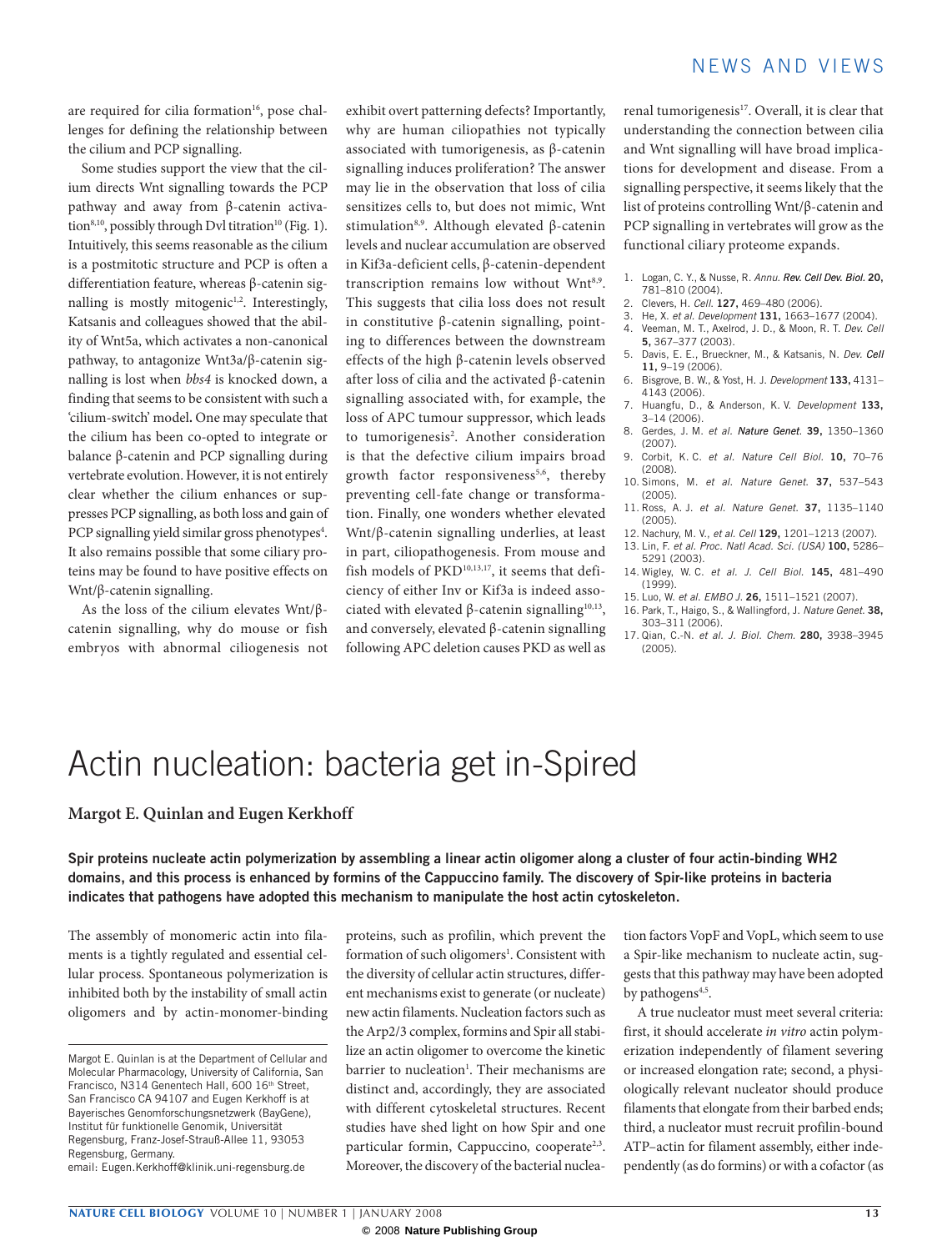### NFWS AND VIFWS



**Figure 1** Model of Spir and Cappuccino cooperation in actin nucleation/polymerization. Spir and Cappucino bind with a ratio of one Spir molecule per formin subunit. In addition, Spir proteins might dimerize and bind membrane with their C-terminal FYVE-like zinc fingers. These interactions arrange the WH2 clusters near each other, potentially creating a zone of high actin concentration and increasing the nucleation rate. A Spir-nucleated filament is arranged with its barbed end facing Cappucino. We speculate about two scenarios that follow nucleation: (**a**) If the KIND– FH2 interaction is released, a filament with both ends bound will continue to grow. (**b**) The initial nucleus could dissociate from Spir, but remain attached to Cappucino. If Spir is anchored to a membrane by its FYVE-like zinc finger, the filament might flip around. In this case, FH2-mediated elongation requires release from inhibition by the KIND domain, perhaps through a conformational change. Key structures are highlighted: WH2s ( green); KIND (yellow); FH1 (PRMs, red); FH2 (blue); profilin (light blue); actin (grey).

with the Arp2/3 complex); fourth, a nucleator must be associated with an *in vivo* structure; finally, to understand the nucleation mechanism, a minimal domain, which contains actin binding sites and a means of coordinating a nucleus, must be identified.

Spir meets most of these criteria. It has been shown that it nucleates *de novo* filaments that elongate from their barbed ends<sup>6</sup>. The nucleation activity of Spir resides in a cluster of four actin-binding WASP homology 2 domains (WH2 A–D) separated by three conserved linker regions (L 1–3; ref. 6). Linker 3 overcomes the kinetic barrier of dimer formation by coordinating monomers in a structure that is believed to lie along one strand of the long-pitch actin helix<sup>6</sup>. Once a monomer is added to any of three potential cross-filament binding sites,

polymerization proceeds. Notably, Spir lacks a proline-rich domain and does not efficiently nucleate profilin–actin<sup>6</sup>. This suggests that Spir requires a cofactor and both our recent findings<sup>3</sup> and those of St Johnston and colleagues<sup>2</sup> strongly suggest that Cappucino-family formins serve this function.

Formins are large modular proteins with two conserved formin-homology domains (FH1 and FH2) in their carboxyl termini7 . The FH2 domain forms a dimeric ring that nucleates actin polymerization, probably by binding to two actin monomers<sup>7,8</sup>. After nucleation the FH2 dimer remains processively associated with elongating barbed ends of actin filaments, protecting the filament from being capped while allowing it to grow<sup>7,8</sup>. FH1 domains vary in length and composition. They are proline-rich and contain several potential profilin-binding sites7 . Profilin can bind to an actin monomer and a proline-rich region simultaneously9 . It has been proposed that actin bound to the FH1 domain through profilin can be rapidly transferred to the barbed end of a growing filament $10-12$ .

The first evidence of cooperation between Spir and Cappucino came from studies of *Drosophila melanogaster* genetics. *Drosophila spire* and *cappuccino* mutants were identified in the same genetic screen and have almost identical phenotypes<sup>13</sup>. A direct interaction of the Spir and Cappuccino proteins was first shown by a study of the Parkhurst group<sup>14</sup>. The authors described a novel function of Spir and Cappuccino, namely, the crosslinking of microtuble and actin filaments. On the basis of crosslinking experiments, they have proposed a model for Spir–Cappuccino cooperation during *Drosophila* oogenesis, which is independent of actin nucleation. The model, however, is in conflict with previous data and also with two recent studies<sup>2,3</sup>. Cooperation of Spir and Cappucino in actin nucleation was strongly supported by the recent findings of St Johnston and colleagues<sup>2</sup>. Analysis of *Drosophila spire* and *cappuccino* mutants showed that both proteins regulate a common actin structure — an isotropic mesh of actin filaments in the oocyte cytoplasm. Their findings that both proteins must cooperate to form a normal mesh led them to suggest that the proteins cooperate in actin nucleation. Recently, we confirmed that Spir and Cappucino proteins interact directly with each other, and showed that this interaction is conserved in mammals<sup>3</sup>. The interaction

is mediated by the Spir kinase non-catalytic C-lobe domain (KIND) and the FH2 domain of Cappucino. The Spir–Cappucino interaction blocks actin nucleation through the formin and enhances nucleation by Spir. The FH2 dimer binds two KIND domains (Fig. 1). This stoichiometry brings eight WH2 domains in proximity to each other, explaining the observed enhancement of nucleation. It is possible that the Cappucino FH1 domain compensates for the lack of profilin binding by Spir. Nucleation by Spir results in a nascent filament with its barbed end pointing towards Cappucino. After nucleation by Spir, we propose two different possibilities (Fig. 1). The exact mechanism of the cooperation is unclear and requires further study.

The actin cytoskeleton is a major target for many pathogens. They rearrange actin to adhere to, enter, and spread from cell to cell. Bacteria have devised a number of strategies to manipulate and/or hijack the actin cytoskeleton<sup>15</sup>. One well-known phenomenon is to manipulate the Arp2/3 complex: either by recruiting its activators or mimicking the complex itself. Now proteins containing a Spir-like mechanism have been discovered in bacteria. These factors — VopF in *Vibrio cholerae* and VopL in *Vibrio parahaemolyticus*4,5 — are important for virulence of these strains. In both cases, they alter the actin cytoskeleton *in vivo* and accelerate polymerization *in vitro* using WH2 domains. VopL does not alter elongation kinetics or have severing activity<sup>4</sup>. Although untested, the same property is likely to be true for VopF based on sequence similarity<sup>5</sup>. Experiments with cytochalasin D suggest that VopF nucleates filaments that grow from the barbed end<sup>5</sup> and experiments with capping protein clearly demonstrate that VopL-nucleated filaments elongate from the barbed end<sup>4</sup>. Both proteins contain three WH2 domains (Fig. 2a, b). As with Spir, these domains are essential to the nucleation mechanism4–6, although how VopF and VopL coordinate actin monomers to form a nucleus is unknown. Neither protein has a sequence similar to Linker 3 of Spir, yet they are potent nucleators $4-6$ .

In addition to the WH2 domains, both VopF and VopL contain three copies of a proline-rich motif (PRM) (Fig. 2a,  $c$ )<sup>4,5</sup>. The PRMs may contribute to nucleation by binding to profilin–actin. This activity must be tested, however, because although the PRMs are well conserved, they are short compared with the minimum predicted profilin-binding site<sup>12</sup>. In the case of